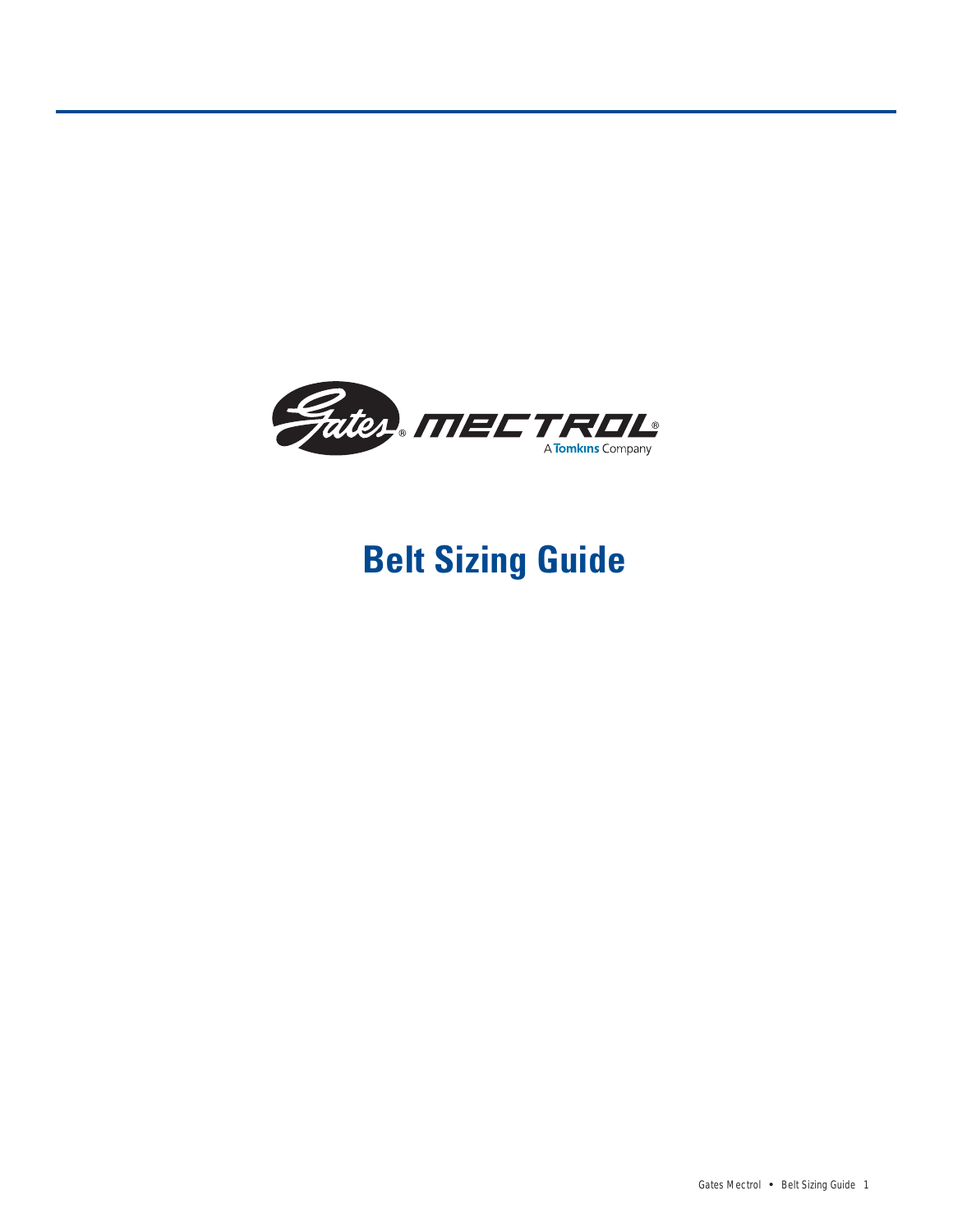Many conveying timing belts operate at low speeds and minimal loads. This eliminates the need for extensive calculations and a simplified approach to belt selection can be used. For these lightly loaded applications, the belt can be selected according to the dimensional requirements of the system, product size, desired pulley diameter, conveyor length, etc.

The belt width **b** is often determined according to the size of the product conveyed, and as a rule, the smallest available belt pitch is used. For proper operation, the pre-tension **T<sup>i</sup>** should be set as follows:

 $T_i \approx 0.3 \cdot b \cdot T_{1a||}$ where:  $T_i$  = belt pre-tension  $T_{\text{1all}}$  = max allowable belt tension for 1" or 25mm wide belt (see Table 1 or Table 2) U.S. customary units:  $T_i$  [lb],  $T_{1a}$ [lb/in], b [in] Metric units:  $T_i$  [N],  $T_{1}$ <sub>all</sub> [N/25mm], b [mm].

For all applications where the loads are significant, the following step-by-step procedure should be used for proper belt selection.

# **Step 1. Determine Effective Tension**

The effective tension **T<sup>e</sup>** at the driver pulley is the sum of all individual forces resisting the belt motion. The individual loads contributing to the effective tension must be identified and calculated based on the loading conditions and drive configuration. However, some loads cannot be calculated until the layout has been decided.

To determine the effective tension **T<sup>e</sup>** use one of the following methods for either conveying or linear positioning.

## **Conveying**

**<sup>T</sup><sup>e</sup>** for conveying application is primarily the sum of the following forces (see Figs. 1 and 2).

1. The friction force **F<sup>f</sup>** between the belt and the slider bed resulting from the weight of the conveyed material.

$$
F_f = \mu \cdot w_m \cdot L_m \cdot \cos s
$$
\nwhere:  $\mu$  = coefficient of friction between the slider bed and the belt (see Table 1A)  
\n $w_m$  = load weight per unit length over converging length  
\n $L_m$  = converging length  
\n $S$  = angle of convexor incline  
\nU.S. customary units:  $F_f$  [Ib],  $w_m$  [Ib/ft],  $L_m$  [ft].  
\nMetric units:  $F_f$  [N],  $w_m$  [N/m],  $L_m$  [m].

2. The gravitational load **F<sup>g</sup>** to lift the material being transported on an inclined conveyor.

$$
F_g = w_m \cdot L_m \cdot \sin\beta
$$



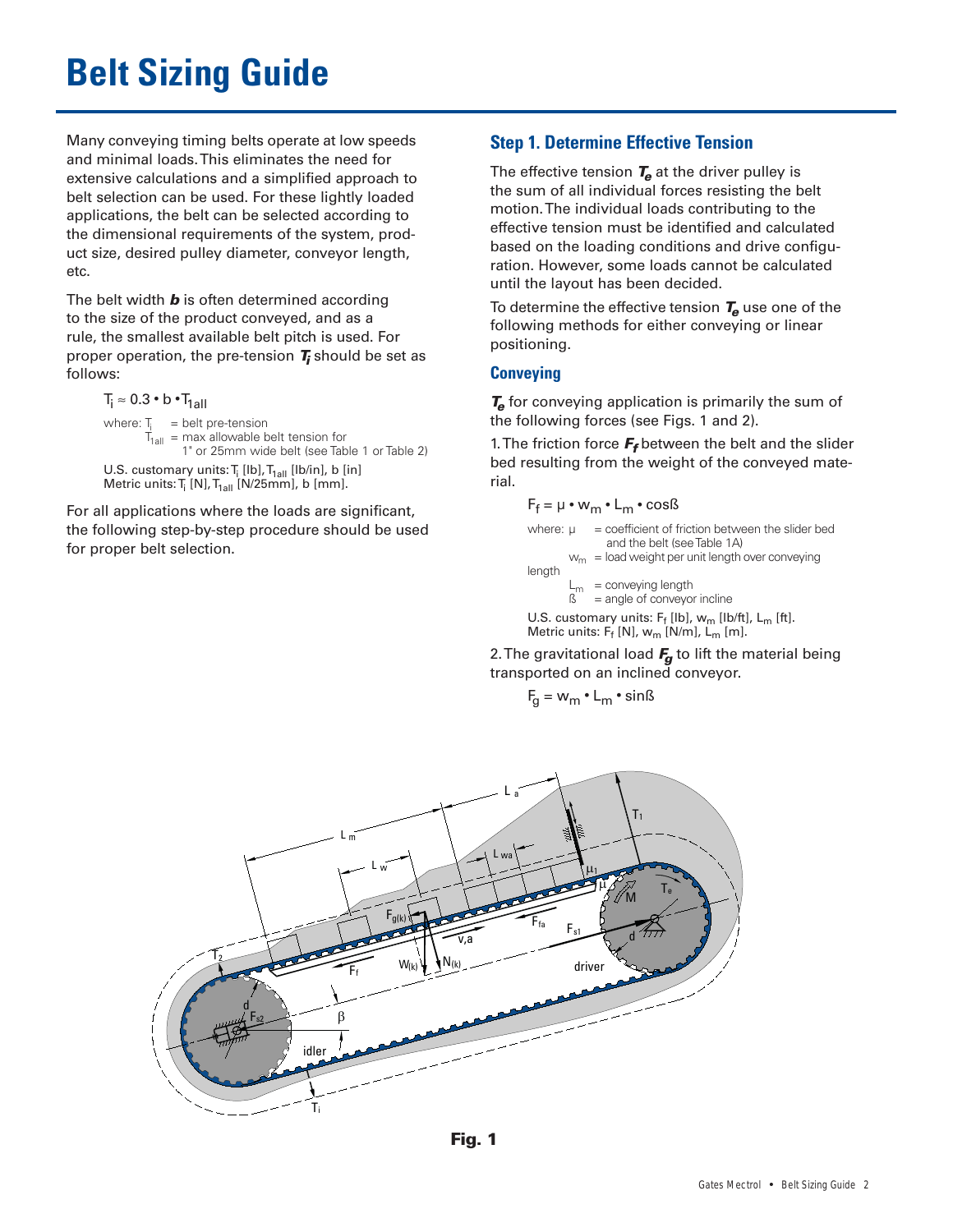5. The force **Fai** required to accelerate the idler.

$$
F_{ai} = \frac{J_i \cdot \alpha}{r_o} = \frac{m_i \cdot r_o^2}{2 \cdot r_o} \cdot \frac{a}{r_o} = \frac{m_i \cdot a}{2}
$$
  
where:  $J_i = \frac{m_i \cdot r_o^2}{2}$  = inertia of the idler  
 $m_i = \frac{m_i}{r_o}$  = mass of the idler  
 $\alpha = \frac{a}{r_o}$  = angular acceleration

In the formula above, the mass of the idler **<sup>m</sup><sup>i</sup>** is approximated by the mass of a full disk.

$$
m_i = \rho \cdot b_i \cdot \pi \cdot r_0^2
$$
  
where:  $\rho$  = density of idler material  
 $b_i$  = width of the idler  
U.S. units:  $\rho$  [lb-s<sup>2</sup>/ft<sup>4</sup>],  $b_i$  and  $r_0$  [ft].  
Metric units:  $\rho$  [kg/m<sup>3</sup>],  $b_i$  and  $r_0$  [m].

6. The force **Fab** required to accelerate the belt mass.

$$
F_{ab} = m_b \cdot a
$$

The belt mass  $m_b$  is obtained from the specific belt weight  $w_b$  and belt length and width.

$$
m_b = \frac{w_b \cdot L \cdot b}{g}
$$

U.S. units: $F_{ab}$  [lb],  $m_b$  [lb•s<sup>2</sup>/ft], a [ft/s<sup>2</sup>],  $w_b$  [lb/ft<sup>2</sup>], L and b [ft],  $g = 32.2$  ft/s<sup>2</sup>.

Metric units:  $F_{ab}$  [N],  $m_b$  [kg], a [m/s<sup>2</sup>],  $w_b$  [N/m<sup>2</sup>], L and b [m],

 $q = 9.81$  m/s<sup>2\*</sup>

Thus for linear positioners,  $T_e$  is expressed by:

 $T_e = F_a + F_f + F_w + W_s + [F_{ai}] + [F_{ab}]$ 

Note that the forces in brackets can be calculated by estimating the belt mass and idler dimensions. In most cases, however, they are negligible and can be ignored.

## **Step 2. Select Belt Pitch**

Use Graphs 2a, 2b, 2c or 2d to select the nominal belt pitch **<sup>p</sup>** according to**Te**. The graphs also provide an estimate of the required belt width. (For H pitch belts wider than 6"(152.4mm) and T10 pitch belts wider than 150mm, use Graph 1).

# **Step 3. Calculate Pulley Diameter**

Use the preliminary pulley diameter  $\tilde{d}$  desired for the design envelope and the selected nominal pitch *p* to determine the preliminary number of pulley teeth ˜**<sup>z</sup>p**.

$$
\tilde{z}_p = \frac{\pi \cdot \tilde{d}}{p}
$$

Round to a whole number of pulley teeth **<sup>z</sup>p**. Give preference to stock pulley diameters. Check against the minimum number of pulley teeth **<sup>z</sup>min** for the selected pitch given in Table 1 or Table 2.

Determine the pitch diameter **d** according to the chosen number of pulley teeth **<sup>z</sup>p**.

$$
d = \frac{p \cdot z_p}{\pi}
$$

## **Step 4. Determine Belt Length and Center Distance**

Use the preliminary center distance  $\tilde{c}$  desired for the design envelope to determine a preliminary number of belt teeth  $\tilde{z}_b$ .



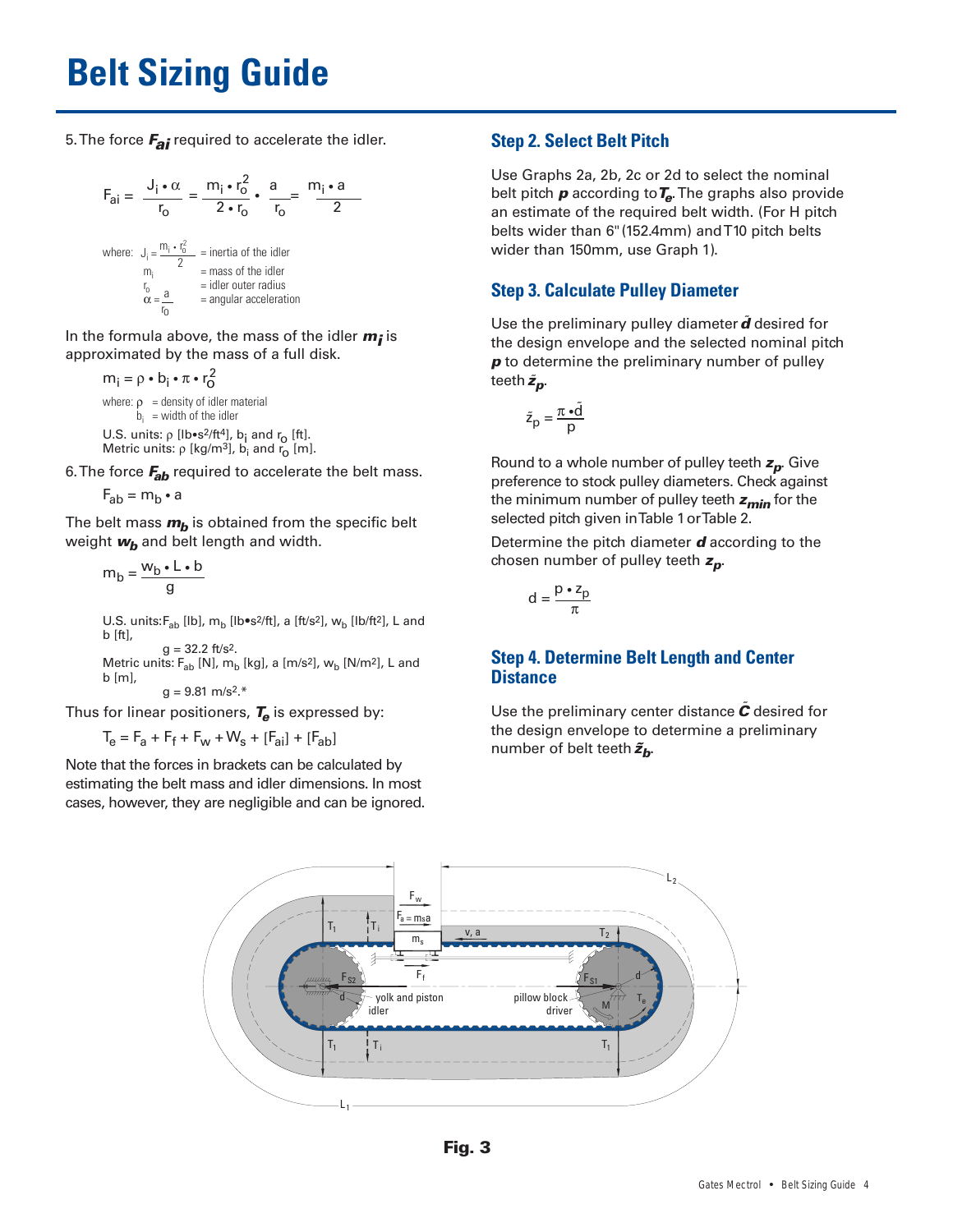3. The friction force **Ffv** resulting from vacuum in vacuum conveyors.

$$
F_{fv} = \mu \cdot P \cdot A_v
$$

where:  $P = pressure$  (vacuum) relative to atmospheric  $A_v$  = total area of vacuum openings U.S. units:  $F_{f_v}$  [lb], P [lb/ft<sup>2</sup>], A<sub>v</sub> [ft] Metric units:  $F_{f_V}$  [N], P [Pa], A<sub>v</sub> [m]

The formula above assumes a uniform pressure and a constant coefficient of friction.

4. The friction force **Ffa** over the accumulation length in material accumulation applications.

 $F_{fa} = (\mu + \mu_a) \cdot w_{ma} \cdot L_a \cdot \cos\beta$ 

where: 
$$
L_a
$$
 = accumulation length  
\n $\mu_a$  = friction coefficient between accumulated material and the belt (see Table 1A)  
\n $w_{ma}$  = material weight per unit length over the accumulation length  
\nU.S. customary units:  $L_a$  [ft],  $w_{ma}$  [lb/ft].

Metric units: L<sub>a</sub> [m], w<sub>ma</sub> [N/m].

5. The inertial force **F<sup>a</sup>** caused by the acceleration of the conveyed load (see linear positioning).

### 6. The friction force  $F_{fb}$  between belt and slider bed caused by the belt weight.

 $F_{fb} = \mu \cdot w_b \cdot b \cdot L_c \cdot \cos\beta$ 

where:  $w_b$  = specific belt weight b = belt width  $L_c$  = conveying length U.S. customary units:  $w_b$  [lb/ft<sup>2</sup>], b [ft], L<sub>c</sub> [ft]. Metric units:  $w_b$  [N/m<sup>2</sup>], b [m], L<sub>c</sub> [m].\*

For initial calculations, use belt width which is required to handle the size of the conveyed product.

Thus for conveyors, **T<sup>e</sup>** is expressed by:

 $T_{\text{e}} = F_{\text{f}} + F_{\text{q}} + F_{\text{fv}} + F_{\text{fa}} + F_{\text{a}} + (F_{\text{fb}}) + ...$ 

**F<sub>fb</sub>** can be calculated by estimating the belt mass. In most cases, this weight is insignificant and can be ignored.

Note that other factors, such as belt supporting idlers, or accelerating the material fed onto the belt, may also account for some power requirement. In start-stop applications, acceleration forces as presented for linear positioning, may have to be evaluated.

## **Linear Positioning**

**<sup>T</sup><sup>e</sup>** for a linear positioning application is primarily the sum of the following six factors (see Fig. 3).

1. The force **F<sup>a</sup>** required for the acceleration of a loaded slide with the mass **<sup>m</sup><sup>s</sup>** (replace the mass of the slide with the mass of the package in conveying).

$$
F_a = m_s \bullet a
$$

The average acceleration a is equal to the change in velocity per unit time.

$$
a = \frac{v_f - v_i}{t}
$$
  
where:  $v_f$  = final velocity  
 $v_i$  = initial velocity  
 $t$  = time

U.S. customary units: F<sub>a</sub> [lb], a [ft/s<sup>2</sup>], v<sub>f</sub> and v<sub>j</sub> [ft/s] t[s].<br>The mass is derived from the weight W<sub>s</sub> [l̥b] and the acceleration due to gravity g (g =  $32.2 \text{ ft/s}^2$ ):

$$
m_s = \frac{W_s}{g} = \frac{W_s}{32.2} \left[ \frac{lb \cdot s^2}{ft} \right]
$$

Metric units:  $F_a$  [N], a [m/s<sup>2</sup>],  $v_f$  and  $v_i$  [m/s], t [s], m<sub>s</sub> [kg].

2. The friction force **F<sup>f</sup>** between the slide and the linear rail is determined experimentally, or from data from the linear bearing manufacturer. Other contributing factors to the friction force are bearing losses from the yolk, piston and pillow blocks (see Fig. 3).

3. The externally applied working load **F<sup>w</sup>** (if existing).

4. The weight **W<sup>s</sup>** of the slide (not required in horizontal drives).



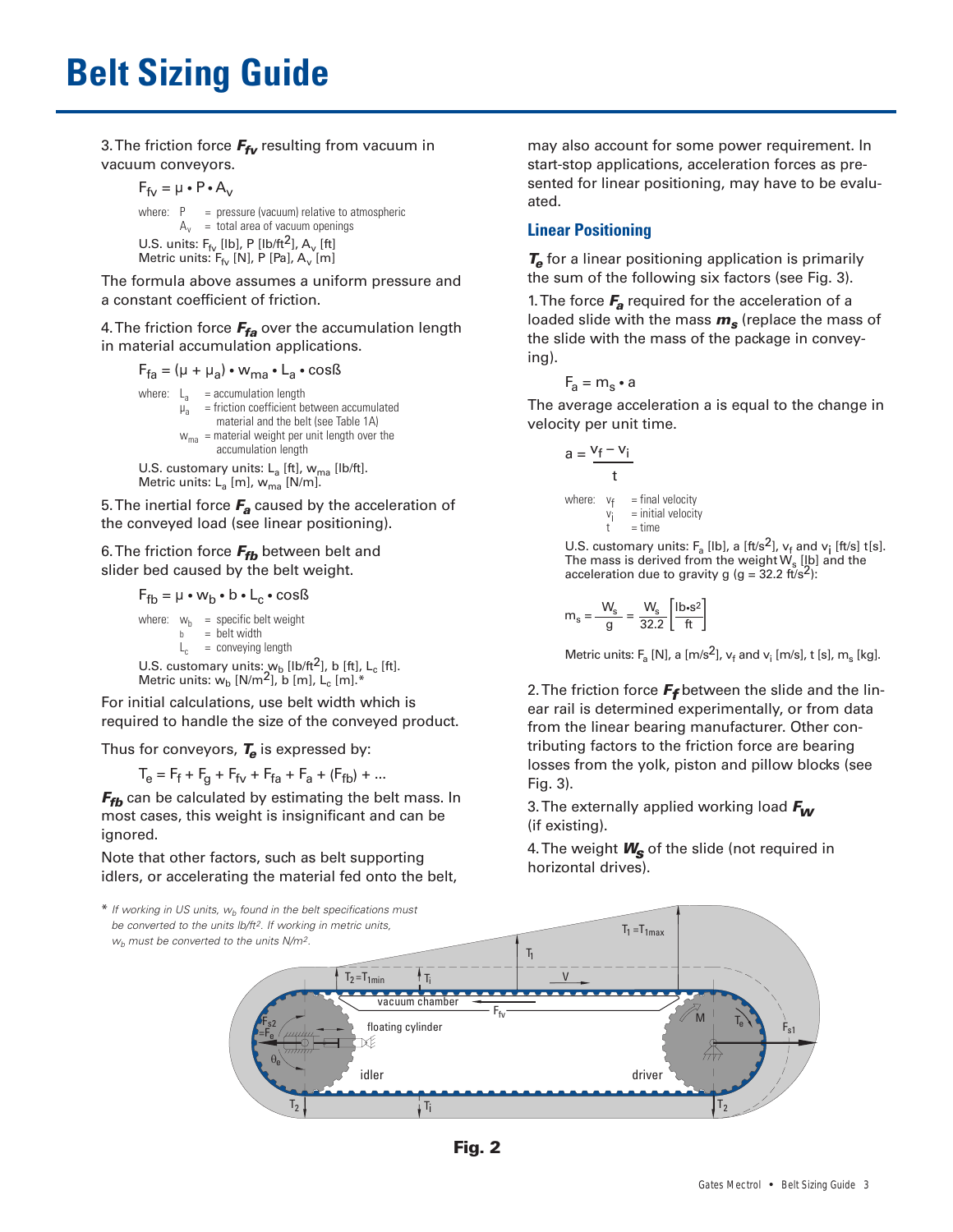For equal diameter pulleys:

$$
\tilde{z}_b = 2 \cdot \frac{\tilde{C}}{p} + z_p
$$

For unequal diameter pulleys: (See Fig. 4)

$$
\tilde{z}_{b} \approx 2 \cdot \frac{\tilde{C}}{p} + \frac{z_{p_2} + z_{p_1}}{2} + \frac{p}{4C} \cdot \left(\frac{z_{p_2} - z_{p_1}}{\pi}\right)^2
$$

Choose a whole number of belt teeth **<sup>z</sup>b**. If you have profiles welded to the belt, consider the profile spacing while choosing the number of belt teeth.

Determine the belt length **L** according to the chosen number of belt teeth.

$$
L = z_b \bullet p
$$

Determine the center distance **C** corresponding to the chosen belt length.

For equal diameter pulleys:

$$
C = \frac{L - \pi \cdot d}{2}
$$

For unequal diameter pulleys:

$$
C \approx \frac{Y + \sqrt{Y^2 - 2 (d_2 - d_1)^2}}{4}
$$
  
where: Y = L -  $\frac{\pi \cdot (d_2 + d_1)}{2}$ 

## **Step 5. Calculate The Number of Teeth in Mesh of the Small Pulley**

Calculate the number of teeth in mesh **<sup>z</sup>m**, using the appropriate formula.

For two equal diameter pulleys:

$$
z_m=\frac{z_p}{2}
$$

For two unequal diameter pulleys:

$$
z_{m} \approx z_{p_1} \cdot \left(0.5 - \frac{d_2 - d_1}{2\pi \cdot C}\right)
$$

## **Step 6. Determine Pre-tension**

The pre-tension **T<sup>i</sup>** , defined as the belt tension in an idle drive, is illustrated as the distance between the belt and the dashed line in Figs. 1, 2, and 3. The pretension prevents jumping of the pulley teeth during belt operation. Based on experience, timing belts perform best with the slack side tension as follows:

 $T_2 = (0.1,...,0.3) T_{\rm e}$ 

## **Drives with a fixed center to center distance**

Drives with fixed center distances have the position of the adjustable shaft locked after pre-tensioning the belt (see Figs. 1 and 3). Assuming tight and slack side tensions are constant over the respective belt lengths, and a minimum slack side tension in the range of the above relationship (uni-directional load only), the pre-tension is calculated utilizing the following equation:

$$
T_i = T_2 + T_e \cdot \frac{L_1}{L}
$$

where:  $L = \text{belt length} = L_1 + L_2$  $L_1$  = tight side belt length  $L<sub>2</sub>$  = slack side belt length U.S. units:  $L_1$  [ft], and  $L_2$  [ft]. Metric units:  $L_1$  [m], and  $L_2$  [m].

Drives with a fixed center to center distance are used in linear positioning, conveying and power transmission applications. In linear positioning applications, the maximum tight side length is inserted in the equation above.

The pre-tension for drives with a fixed center distance can also be approximated using the



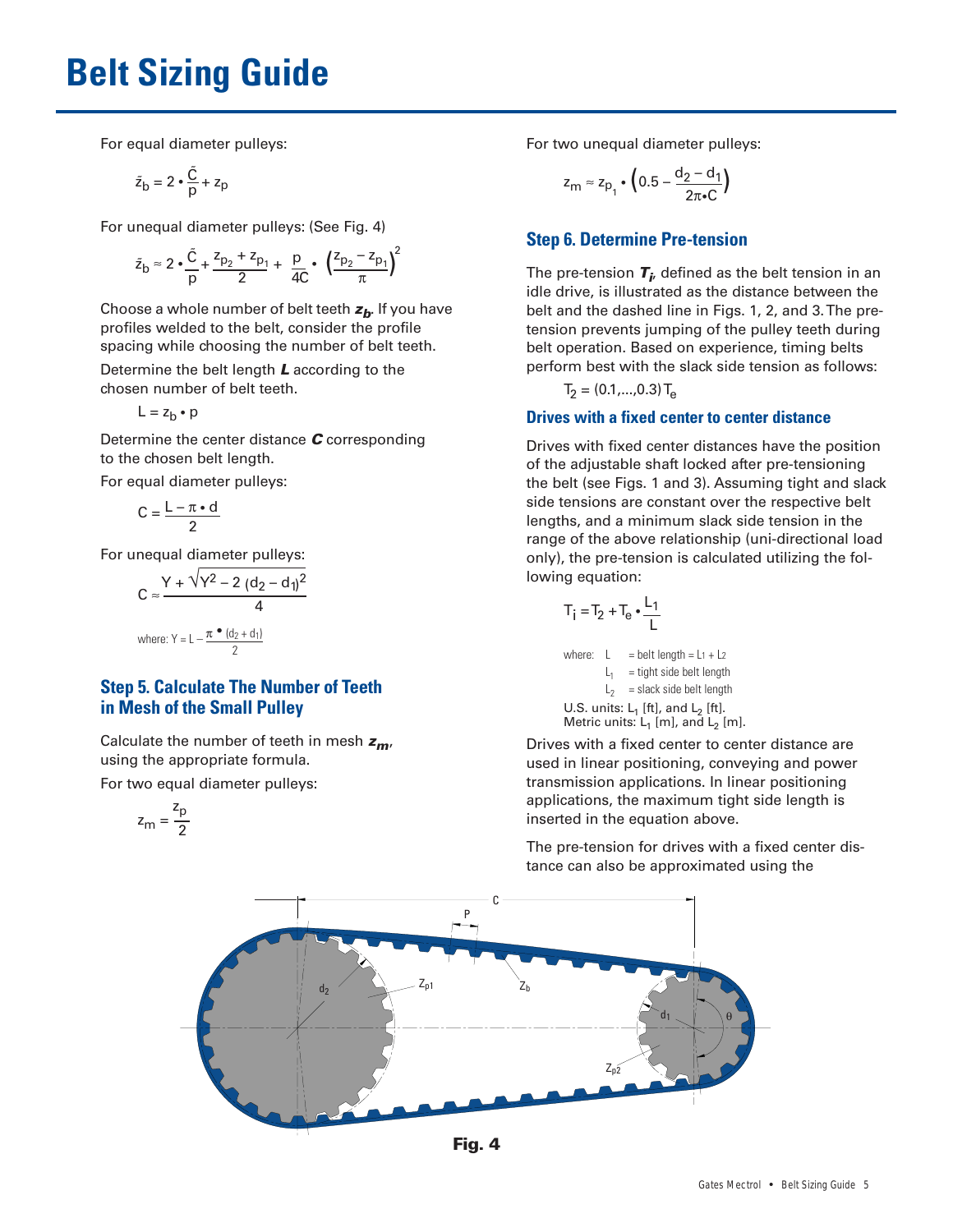following formulas:

## **Conveying**

(see Figs. 1 and 2)  $T_i = (0.45,...,0.55) T_{\rm e}$ 

## **Linear Positioning**

(see Fig. 3)

 $T_i = (1.0,...,1.2) T_e$  $T_i = (1.0,..., 2.0) T_e \Rightarrow$  for ATL series only

## **Drives with a constant slack side tension**

Drives with constant slack side tension have an adjustable idler, tensioning the slack side, which is not locked (Figs. 2 and 5). During operation, the consistency of the slack side tension is maintained by the external tensioning force, **Fe**. Drives with a constant slack side tension may be considered for some conveying applications, they have the advantage of minimizing the required pre-tension.

The minimum pre-tension can be calculated from the analysis of the forces at the idler in Fig. 5:

$$
T_1 \approx T_2 = \frac{F_e}{2\sin\frac{\theta_e}{2}}
$$

where  $\theta_{\bf a}$  is the wrap angle of the belt around the back bending idler (Fig. 5).

## **Step 7. Calculate Tight Side Tension and Slack Side Tension**

## **Conveying**

(see Figs. 1 & 2) The tight side tension **T<sup>1</sup>** and the slack side tension **<sup>T</sup><sup>2</sup>** are obtained by:

 $T_1 \approx T_i + 0.75T_e$  $T_2 = T_1 - T_e$ 

## **Linear Positioning**

(see Fig. 3)

The maximum tight side tension **T1max** is obtained by:

 $T_{1max} \approx T_i + T_e$ 

The respective minimum slack side tension **T2min** is obtained by:

 $T_{2min} \approx T_i - T_e$ 

for a fixed center distance.

# **Step 8. Calculate Belt Width**

Determine the allowable tension  $T_{1aII}$  for the cords of a 1" (or 25 mm) wide belt of the selected pitch given in Table 1 or Table 2. Note that  $T_{1aII}$  is different for open end (positioning) and welded (conveying) belts. Determine the necessary belt width to withstand  $T_{1max}$ .

$$
b \geq \frac{T_{1max}}{T_{1all}}
$$

U.S. units: T<sub>1</sub> [lb], T<sub>1all</sub> [lb/in], b [in]. Metric units:  $T_1$  [N],  $T_{1 \text{all}}$  [N/25mm], b [mm].

Determine the allowable effective tension  $T_{\text{call}}$ for the teeth of a 1" ( or 25 mm) wide belt of the selected pitch from Table 1 or Table 2. Note that Teall is different for open end (positioning) and welded (conveying) belts.

Use Table 3 (Tooth in Mesh Factor) that follows to determine the tooth-in-mesh-factor **<sup>t</sup><sup>m</sup>** corresponding to the number of teeth in mesh **<sup>z</sup>m**.



**Fig. 5**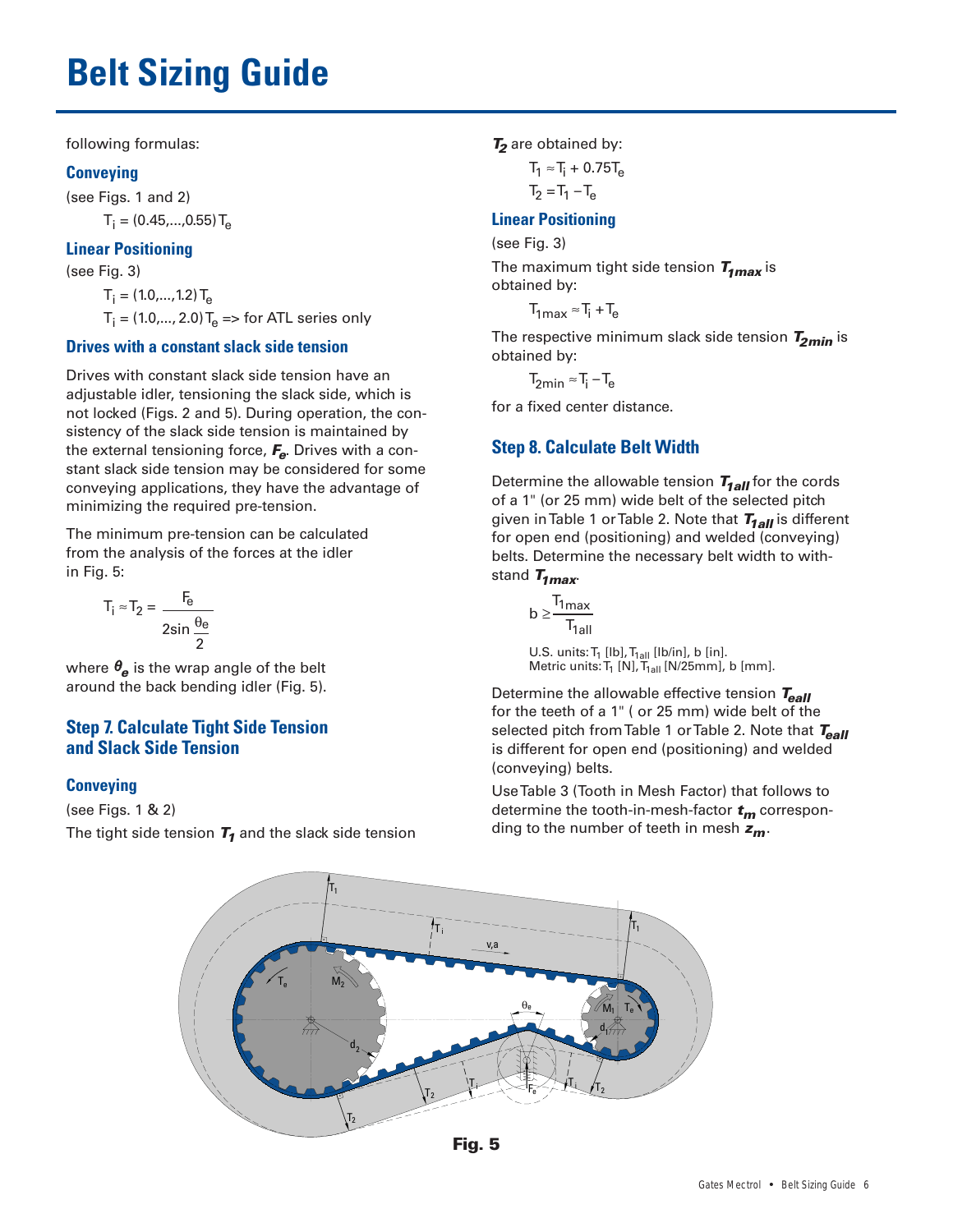Determine the speed factor **<sup>t</sup><sup>v</sup>** using Table 4 (Speed Factor) that follows.

Calculate the width of the belt teeth **b** necessary to transmit **T<sup>e</sup>** using the following formula:

$$
b \geq \ \frac{T_e}{T_{\text{call}} \cdot t_m \cdot t_v}
$$

U.S. units:  $T_{\rm e}$  [lb],  $T_{\rm eall}$  [lb/in], b [in]. Metric units:  $T_{\rm e}$  [N],  $T_{\rm eall}$  [N/25mm], b [mm].

Select the belt width that satisfies the last two conditions, giving preference to standard belt widths. However, belts of nonstandard widths are also available.

The factors **<sup>t</sup><sup>m</sup>** and **<sup>t</sup><sup>v</sup>** prevent excessive tooth loading and belt wear.

The forces contributing to **Te**, which in Step 1 were estimated, can now be calculated more accurately. Evaluate the contribution of these forces to the effective tension and, if necessary, recalculate **T<sup>e</sup>** and repeat steps 6, 7 and 8.

For conveyors, the dimensions of the transported products will normally determine the belt width.

# **Step 9. Calculate Shaft Forces**

Determine the shaft force  $F_{s1}$  at the driver pulley:

For angle of wrap  $\theta$  = 180°:  $F_{s1} = T_1 + T_2$ 

For angle of wrap around the small pulley  $\theta$ <180° (unequal diameter pulleys):

$$
F_{s1} = \sqrt{T_1^2 + T_2^2} - 2T_1 \cdot T_2 \cos\theta
$$
  
where  $\theta = 2 \cdot \pi \cdot (0.5 - \frac{d_2 - d_1}{2 \cdot \pi \cdot C})$ 

Determine the shaft force **Fs2** at the idler pulley:

For angle of wrap  $\theta = 180^\circ$ :

 $F_{s2} = 2 \cdot T_2$  when load moves toward the driver pulley, and

 $F_{s2}$  = 2  $\cdot$ T<sub>1</sub> when load moves away from the driver pulley.

For angle of wrap around the small pulley

θ<180° (unequal diameter pulleys):

 $F_{s2} = T_2 \cdot \sqrt{2 (1 - \cos \theta)}$  when load moves toward the driver and

 $F_{S2} = T_1 \cdot \sqrt{2} (1 - \cos\theta)$  when the load moves away from the driver.

## **Step 10. Calculate the Stiffness of a Linear Positioner**

The total stiffness of the belt depends mainly on the stiffness of the belt segments between the pulleys. In most cases, the influence of belt teeth and belt cords in the tooth-in-mesh area can be ignored.

Calculate the resultant stiffness coefficient of tight and slack sides **k**, as a function of the slide position (Fig. 6).

$$
k = c_{sp} \cdot b \cdot \frac{L}{L_1 \cdot L_2}
$$

where:  $L_1$  = tight side length  $L_2$  = slack side length  $c_{\text{sp}}$  = specific stiffness (Table 1). U.S. units: k [lb/in], C<sub>sp</sub> [lb/in], b [in], L [in].

Metric units: k [N/mm], C<sub>sp</sub> [N/mm], b [mm], L [mm].

Note that **k** is at its minimum when the tight and slack sides are equal.

Determine the positioning error <sup>Δ</sup>**<sup>x</sup>** due to belt elongation caused by the remaining static force **Fst** on the slide:

$$
\Delta x = \frac{F_{st}}{k}
$$

In Fig. 6, for example, **Fst** is comprised of **F<sup>f</sup>** and **F<sup>w</sup>** and is balanced by the static effective tension **Test** at the driver pulley.

Note that <sup>Δ</sup>**<sup>x</sup>** is inversely proportional to the belt width. If you want reduced <sup>Δ</sup>**x**, increase the belt width or select a belt with stiffer cords and/or with a larger pitch.



**Fig. 6**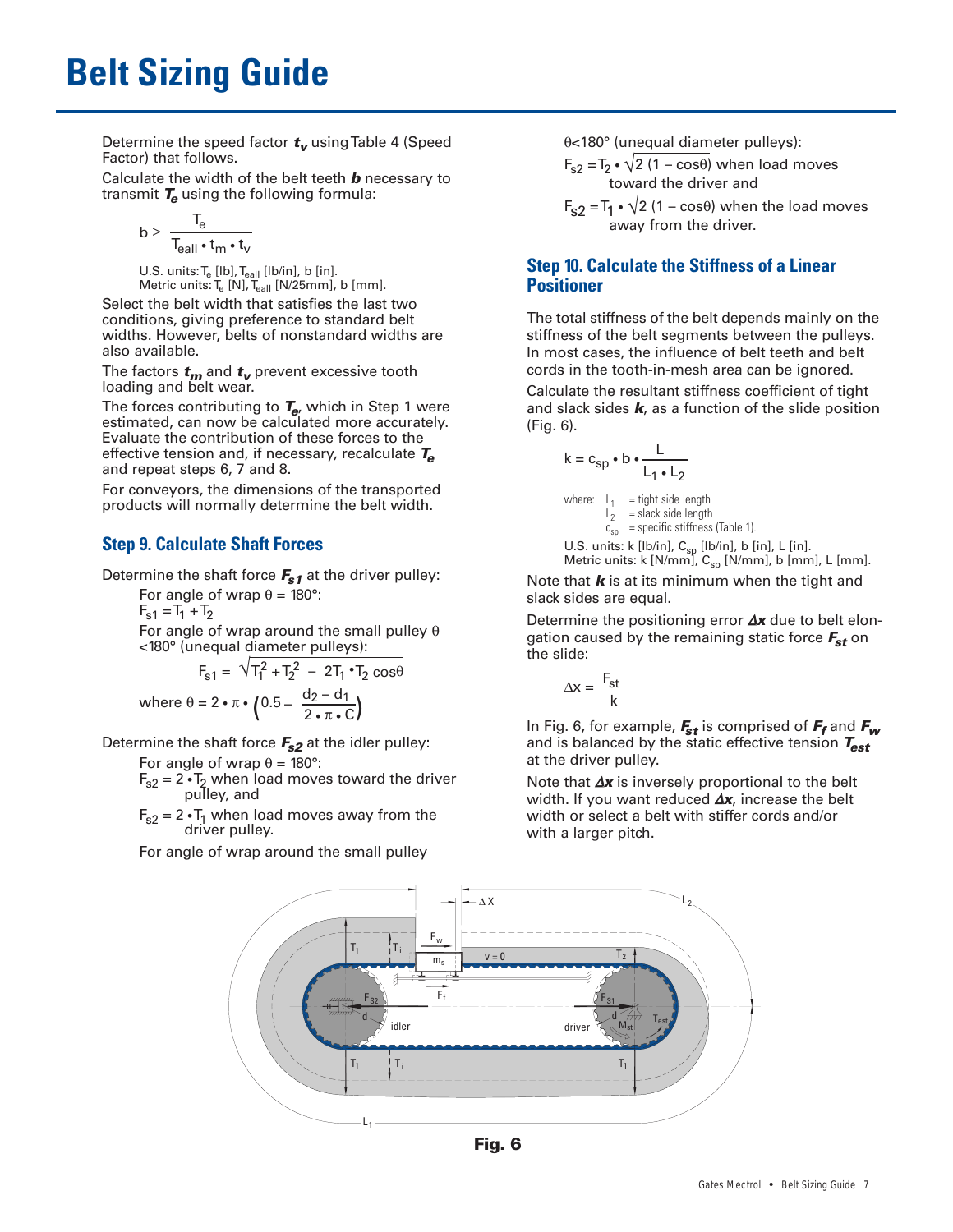# **Technical Design Tools**



Graph 1

# No. of Teeth | Tooth in Mesh in Mesh **Factor** zm and tm 3 0.39 4 0.5 5 0.59 6 0.67 7 0.74 8 0.8 9 0.85 10 0.89 11 0.92 12 0.95 13 0.97 14 0.99 15 1

## Tooth In Mesh Factor National Speed Factor Speed Factor

|         | Tooth in Mesh |  | Speed    |                  | Speed Factor |
|---------|---------------|--|----------|------------------|--------------|
|         | Factor<br>tm  |  | ft/min   | m/s              | tv           |
|         | 0.39          |  | $\theta$ | $\boldsymbol{0}$ | 1            |
|         | 0.5           |  | 200      | 1                | 0.99         |
|         | 0.59          |  | 400      | $\overline{2}$   | 0.98         |
|         | 0.67          |  | 600      | $\overline{3}$   | 0.97         |
|         | 0.74          |  |          |                  |              |
|         | 0.8           |  | 800      | $\overline{4}$   | 0.95         |
|         | 0.85          |  | 1000     | 5                | 0.93         |
|         | 0.89          |  | 1200     | $\boldsymbol{6}$ | 0.9          |
|         | 0.92          |  | 1400     | $\overline{7}$   | 0.87         |
|         | 0.95          |  | 1600     | 8                | 0.84         |
|         | 0.97          |  |          |                  |              |
|         | 0.99          |  | 1800     | 9                | 0.81         |
|         | 1             |  | 2000     | 10               | 0.77         |
| Table 3 |               |  | Table 4  |                  |              |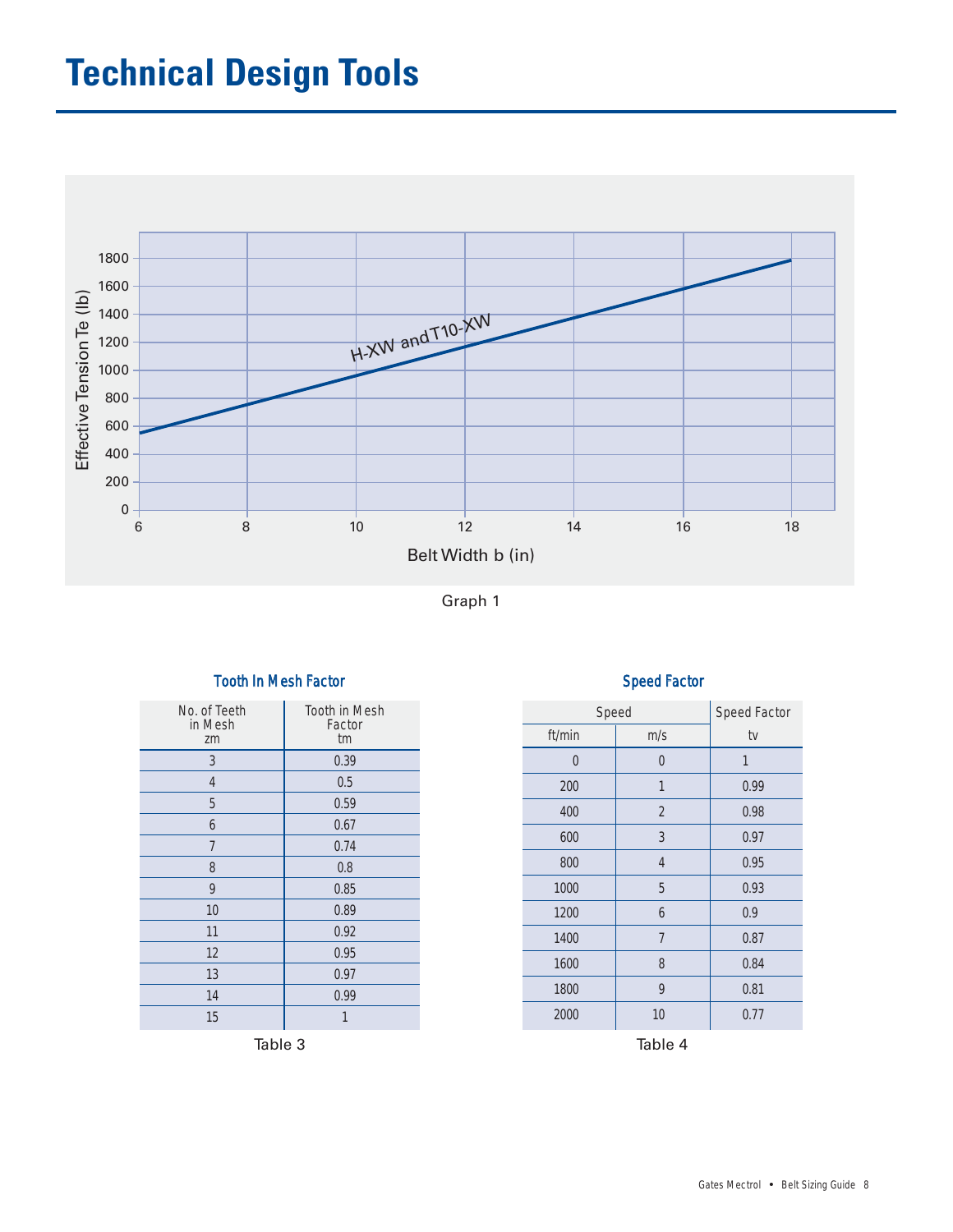

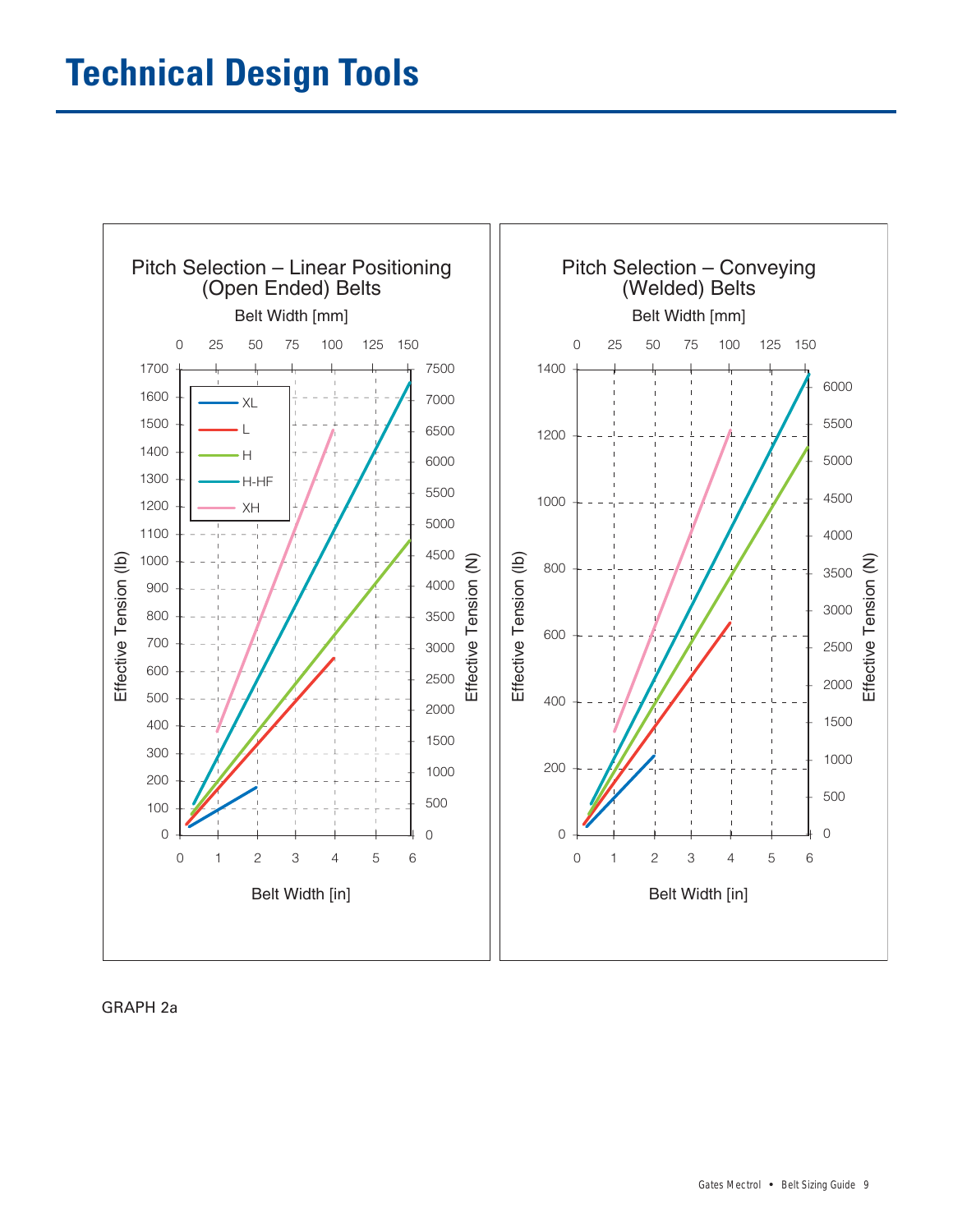

GRAPH 2b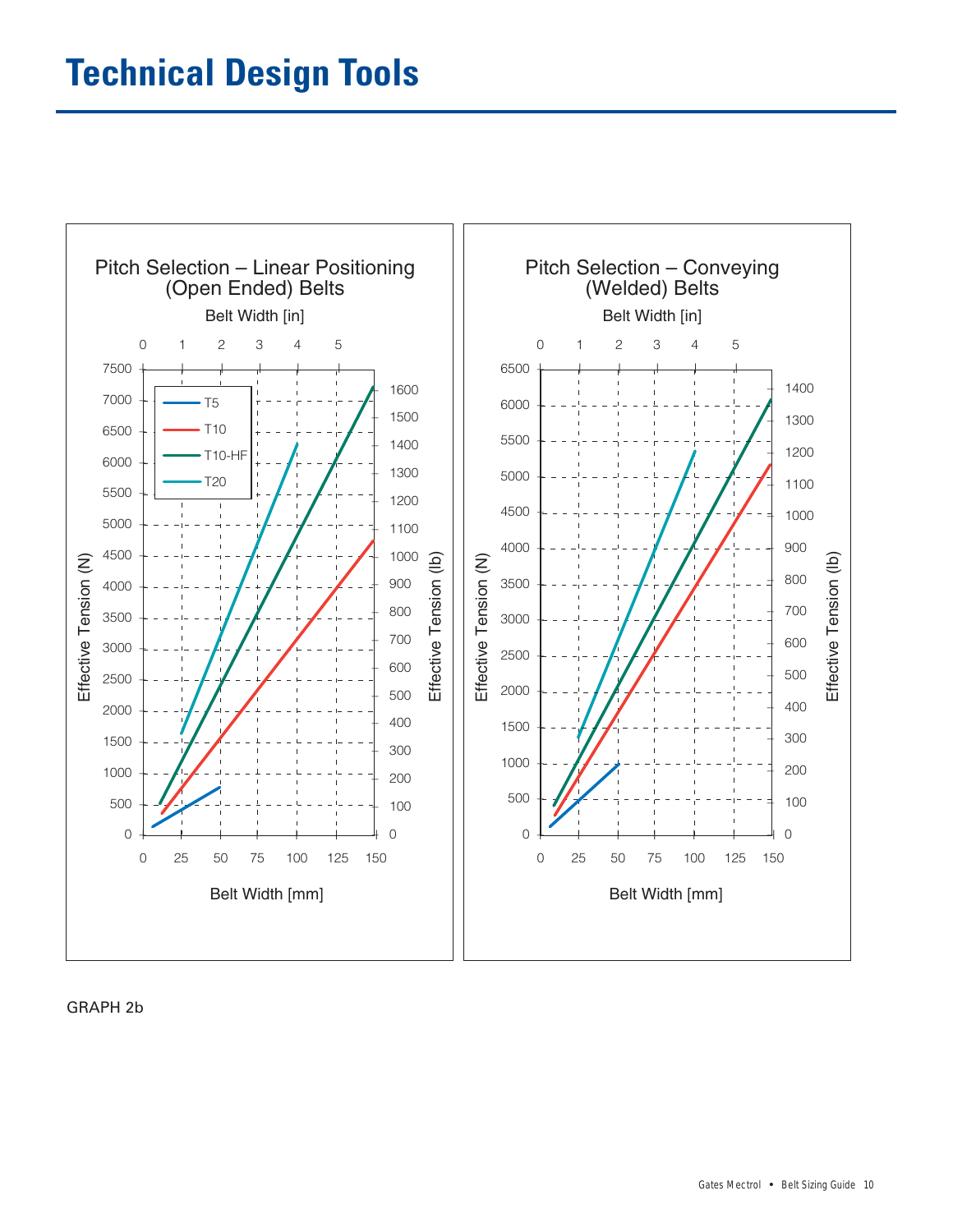

GRAPH 2c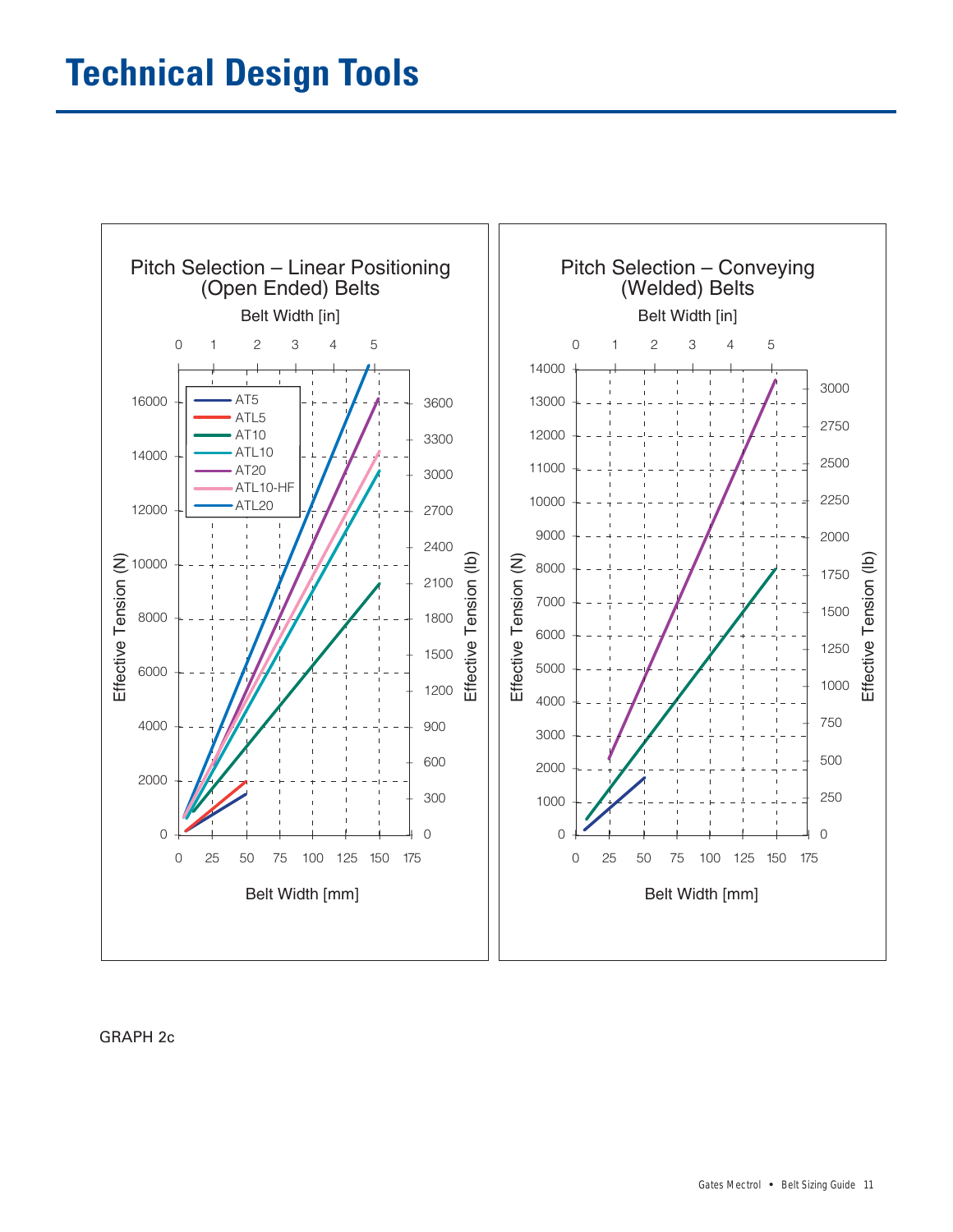

### GRAPH 2d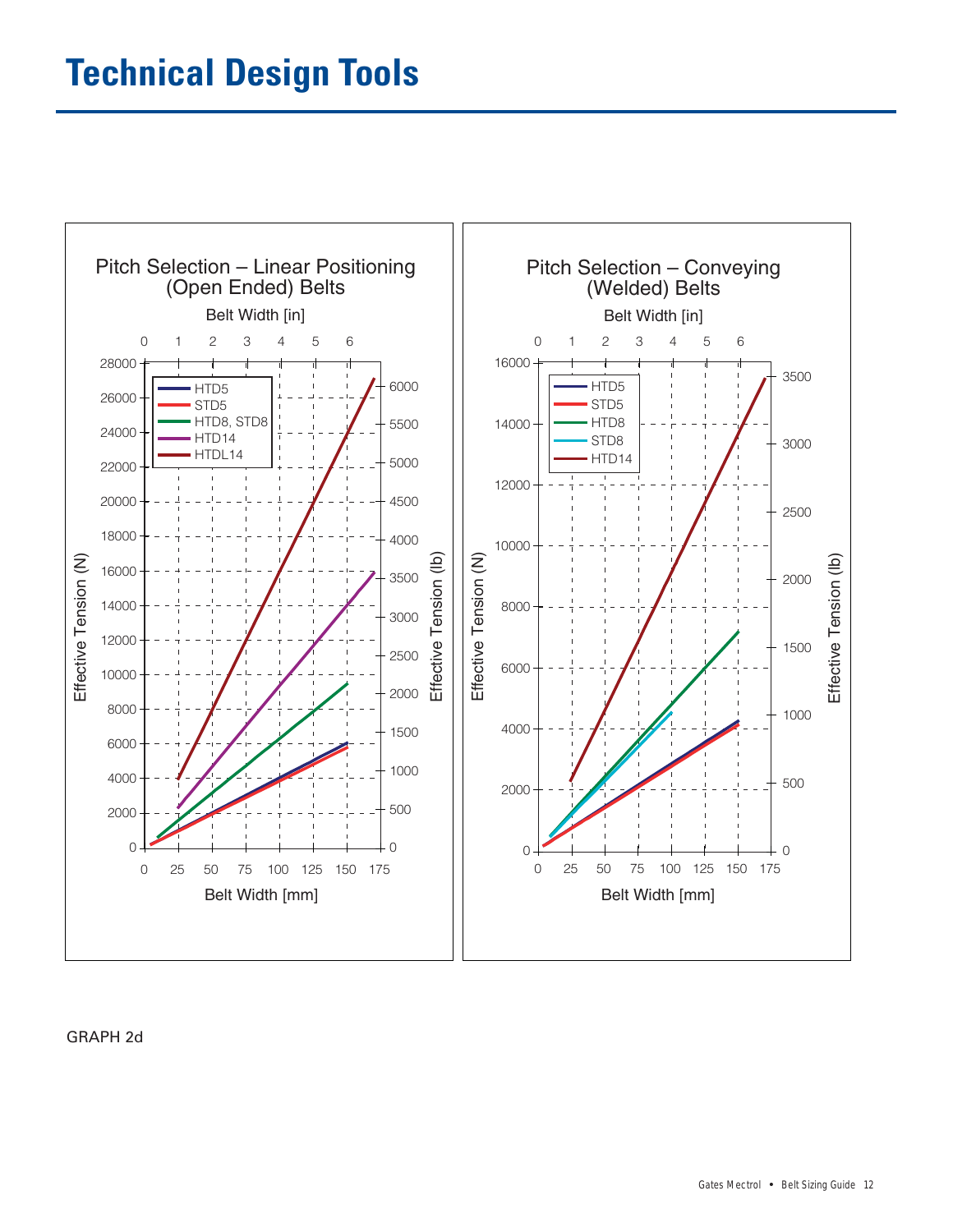# **Belt Sizing Examples**

### **Conveying**

| $v = 120$ ft/min               | Speed                     |
|--------------------------------|---------------------------|
| $W = 60 lb$                    | Box weight                |
| $18" \times 12"$               | Box bottom size           |
| $C = 28$ ft (336 in)           | Center distance           |
| b = $15^{\circ}$               | Conveyor angle of incline |
| $d_{\alpha}$<br>$\approx 3.5"$ | Pulley outside diameter   |
| slider bed made of steel       |                           |
|                                |                           |

belt teeth covered with nylon fabric

Considering only the box size, a belt width of approximately 12" would be necessary. Instead of using one 12" wide belt, however, we decide to build a conveyor with two parallel running belts. The minimum belt width will be determined.

#### **Step 1**

The boxes are carried lengthwise on 2 ft centers

Weight distribution over conveyor length  $\,$  w $_{\mathsf{m}}$  = 30 lb/ft.

Friction force

$$
F_f = \mu \cdot w_m \cdot L_m \cdot \cos\beta
$$
  
\n
$$
F_f = 0.3 \cdot 30 \frac{lb}{ft} \cdot 28 \text{ ft} \cdot \cos 15^\circ
$$
  
\n
$$
F_f = 243.4 \text{ lb}
$$

(coefficient of friction  $\mu$  = 0.3 obtained from Table 1A) Gravitational load

$$
F_g = w_m \cdot L_m \cdot \sin\theta
$$
  
\n
$$
F_f = 30 \frac{lb}{ft} \cdot 28 \text{ ft} \cdot \sin 15^\circ
$$
  
\n
$$
F_f = 2174 \text{ lb}
$$

Effective tension

$$
T_e = 243.4 \text{ lb} + 2174 \text{ lb}
$$
  
\n $T_e = F_f + F_g$   
\n $T_e = 460.8 \text{ lb}$ 

#### **Step 2**

Selected belt tooth profile =>H (Graph 2a)

An effective tension of 460.8 lb can be transmitted by either L or H belt. We choose H tooth profile (0.5"). The minimum belt width to transmit the load will be approximately 2.5 inches.

#### **Step 3**

| Approximate number of<br>pulley teeth                          | $\tilde{z}_p = \frac{\pi \cdot d}{\sigma}$ |
|----------------------------------------------------------------|--------------------------------------------|
| $\tilde{z}_p = \frac{\pi \cdot 3.5 \text{ in}}{2}$<br>$0.5$ in | $=\tilde{z}_p = 21.99$                     |

Chosen number of teeth  $z = 22$ 

(chosen number of teeth is greater than the recommended minimum number of pulley teeth for H tooth profile belt  $[z<sub>min</sub> = 14]$  given in Table 1)

| Pulley pitch diameter | $d = \frac{p \cdot z_p}{q}$ |
|-----------------------|-----------------------------|
|                       |                             |

$$
d = \frac{0.5 \text{ in} \cdot 22}{\pi} \qquad d = 3.501 \text{ in}
$$

### **Step 4**

| Preliminary number of belt teeth                                            | $\tilde{z}_b = 2 \cdot \frac{C}{p} + z_p$ |
|-----------------------------------------------------------------------------|-------------------------------------------|
| $\tilde{z}_{\text{b}} = 2 \cdot \frac{336 \text{ in}}{0.5 \text{ in}} + 22$ | $\tilde{z}_{h}$ = 1366                    |
| Chosen number of belt teeth                                                 | $z_h = 1366$                              |
| <b>Belt length</b>                                                          | $L = z_p \cdot p$                         |
| $L = 1366 \cdot 0.5$ in                                                     | $L = 683$ in                              |
|                                                                             |                                           |

### **Step 5**

| Number of teeth in mesh | $z_m = \frac{2p}{2}$ |
|-------------------------|----------------------|
| $z_m = \frac{22}{2}$    | $z_{\rm m} = 11$     |

### **Step 6**

| Pre-tension                | $T_i = 0.5T_e$   |
|----------------------------|------------------|
| $T_i = 0.5 \cdot 460.8$ lb | $T_i = 230.4$ lb |

#### **Step 7**

| Tight side tension                       |                   |  |  |
|------------------------------------------|-------------------|--|--|
| $T_1 \approx T_1 + 0.75T_2$              |                   |  |  |
| $T_1 \approx 230.4$ lb + 0.75 • 460.8 lb | $T_1 = 576$ lb    |  |  |
| Slack side tension                       | $T_2 = T_1 - T_2$ |  |  |

| ack side tehsion.      | $12 = 11 - 19$   |
|------------------------|------------------|
| $T_2$ = 576 – 460.8 lb | $T_2$ = 115.2 lb |

#### **Step 8**

| Allowable belt tension<br>(from Table 1)                            | $T_{\text{fall}}$ = 245 lb/in                            |
|---------------------------------------------------------------------|----------------------------------------------------------|
| Belt width b to withstand $T_{1max}$                                | $b \geq \frac{T_{1max}}{T_{1all}}$                       |
| b $\geq \frac{576 \text{ lb}}{245 \text{ lb}}$                      | $b \geq 2.35$ in                                         |
| Allowable effective tension<br>(from Table 1)                       | $T_{\text{call}}$ = 330 lb/in                            |
| Tooth in mesh factor<br>(from Table 3; for $z_m = 11$ )             | $t_m = 0.92$                                             |
| Speed factor<br>(from Table 4; for $v = 120$ ft/min)                | $t_v = 1$                                                |
| Belt width to transmit $T_e$                                        | $b \geq \frac{T_e}{T_{\text{call}} \cdot t_m \cdot t_v}$ |
|                                                                     |                                                          |
| b $\geq \frac{460.8 \text{ lb}}{330 \text{ lb} \cdot 0.92 \cdot 1}$ | $b \geq 1.52$ in                                         |

Chosen belt width—boxes will be conveyed on two belts 1.5" wide each

(Note that each belt is loaded by half of the calculated forces)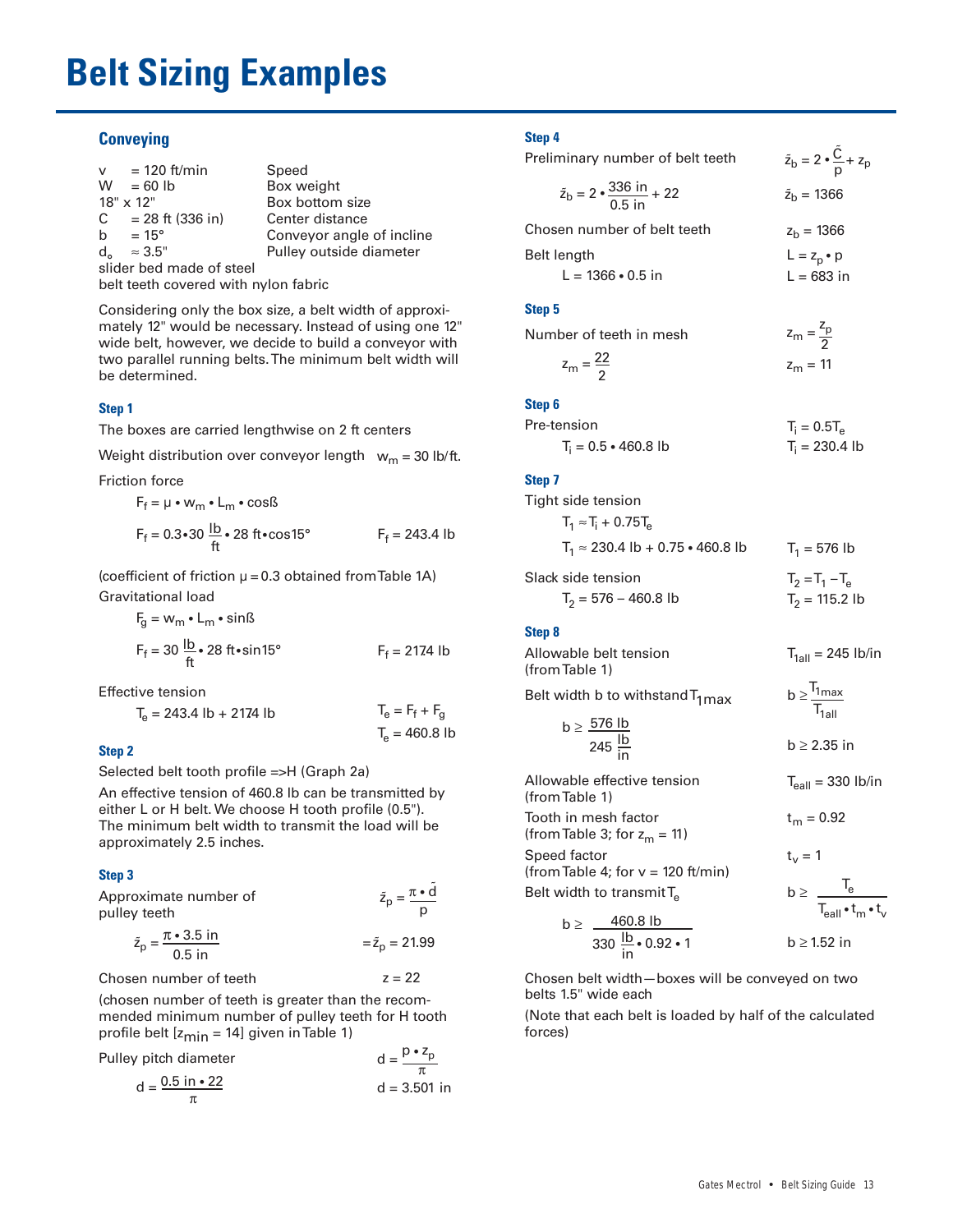# **Belt Sizing Examples**

### **Step 9**

Shaft force at driver

 $F_{s1} = T_1 + T_2$  $F_{s1}$  = 576 lb + 115.2 lb Shaft force at idler  $F_{s1} = 691.2$  lb

 $F_{s2} = 2T_2$  $F_{s2} = 2 \cdot 115.2$  lb

#### **Linear Positioning**

| v                                    | $= 3.5$ m/s               | Speed                 |
|--------------------------------------|---------------------------|-----------------------|
| a                                    | $= 20$ m/s <sup>2</sup>   | Slide acceleration    |
| $m_{\rm s}$                          | $= 30$ kg                 | Slide mass            |
| $F_f$                                | $= 50 N$                  | <b>Friction force</b> |
|                                      | $\Delta \chi \leq 0.1$ mm | Positioning error     |
| $\overset{\mathsf{d_o}}{\mathsf{C}}$ | $\approx$ 50mm            | Pulley diameter       |
|                                      | $= 3000$ mm               | Center distance       |
| S                                    | $= 2500$ mm               | Travel                |
| $\mathsf{L}_{\mathsf{p}}$            | $= 160$ mm                | Platform length       |
|                                      |                           |                       |

#### **Step 1**

| Force to accelerate the slide                | $F_a = m_e \cdot a$     |
|----------------------------------------------|-------------------------|
| $F_a = 30 \text{ kg} \cdot 20 \text{ m/s}^2$ | $F_a = 600N$            |
| <b>Friction force</b>                        | $F_f = 50N$             |
| Effective tension                            | $T_{0} = F_{2} + F_{f}$ |
| $T_{\rm e} = 600N + 50N$                     | $T_e = 650N$            |

#### **Step 2**

Selected belt tooth form =>AT5 (Graph 2c)

For linear positioning, belts of the AT series are preferred, because of the higher cord and tooth stiffness.

#### **Step 3**

| Approximate number<br>of pulley teeth                          | $\tilde{z}_p = \frac{\pi \cdot d}{\pi}$ |
|----------------------------------------------------------------|-----------------------------------------|
| $\tilde{z}_p = \frac{\pi \cdot 50 \text{mm}}{\sqrt{2}}$<br>5mm | $\tilde{z}_n = 31.4$                    |

Chosen number of teeth (greater than the recommended minimum number of  $z_p = 32$ 

pulley teeth for an AT5 belt  $[z<sub>min</sub> = 12]$  given in Table 1) Pulley pitch diameter  $p \cdot z_p$ 

| y pitch diameter            |                |
|-----------------------------|----------------|
|                             |                |
| $d = \frac{5m}{m} \cdot 32$ | $d = 50.93$ mm |
|                             |                |

#### **Step 4**

 $\overline{B}$ 

| Preliminary number of belt teeth                                         | $\tilde{z}_b = 2 \cdot \frac{C}{2} + z_p$ |
|--------------------------------------------------------------------------|-------------------------------------------|
| $\tilde{z}_{\text{b}} = \frac{2 \cdot 3000 \text{mm}}{5 \text{mm}} + 32$ | $\tilde{z}_{h}$ = 1232                    |
| Chosen number of belt teeth                                              | $z = 1232$                                |
| Belt length                                                              | $L = zh \cdot p$                          |
| $L = 1232 \cdot 5 \, \text{mm}$                                          | $L = 6160$ mm                             |

(incl. 160mm over the slide)

### **Step 5**

Number of teeth in mesh

| 22<br>$\overline{\phantom{a}}$ |  |
|--------------------------------|--|
| ۴<br>.<br>.                    |  |

 $z_m = \frac{z_p}{2}$ 

 $z_m = 16$ 

 $T_i = 1.1 \cdot T_e$  $T_i = 715N$ 

 $T_{1max}$  = 1365N  $T_{2max} \approx T_{1max} - T_e$ 

 $T_{2max}$  = 715N

 $t_m = 1$ 

 $t_v = 0.96$ 

 $b \geq \frac{T_e}{\sqrt{2}}$ 

 $h > T$ 1max  $T_{\text{1all}}$ 

b ≥ 21.1mm

b ≥ 13.3mm

 $T_{1all} = 1615N/25mm$ 

 $T_{\text{eall}} = 1270N/25mm$ 

 $\mathsf{T}_{\mathsf{call}} \bullet \mathsf{t}_{\mathsf{m}} \bullet \mathsf{t}_{\mathsf{v}}$ 

 $T_{1max} \approx T_i + T_e$ 

#### **Step 6**

 $F_{s2}$  = 230.4 lb

Belt pre-tension  $T_i = 1.1 \cdot 650N$ 

## **Step 7**

Maximum tight side tension  $T_{1max} \approx 715N + 650N$ 

Maximum slack side tension

 $T_{2max}$  ≈ 1365N – 650N

#### **Step 8**

Allowable belt tension (from Table 1) Belt width b to withstand  $T_{1max}$ b ≥  $\frac{1365N}{1615N}$  • 25mm

Allowable effective tension (from Table 1) Tooth in mesh factor (from Table 3; for  $z_m = 16$ ) Speed factor (from Table 4; for  $v = 3.5$  m/s) Belt width to transmit  $T_e$ 

$$
b \geq \frac{650N}{\frac{1270N}{25mm} \cdot 1 \cdot 0.96}
$$

Chosen belt width (for increased b = 50mm stiffness a wider belt is chosen)

#### **Step 9**

Maximum shaft force at driver  $F_{s1max} = 1365N + 715N$ Maximum shaft force at idler  $F_{s2max} = 2 \cdot 1365N$  $F_{\text{slmax}} = 2080N$  $F_{\text{slmax}} = T_{1\text{max}} + T_{2\text{max}}$  $F_{s2max}$  = 2730N  $F_{s2max} = 2 \cdot T_{1max}$ 

#### **Step 10**

```
Belt stiffness
```

$$
k = 17600 \cdot \frac{N}{mm} \cdot 50mm \cdot \frac{6000mm}{3290mm \cdot 2710mm}
$$

$$
k = 592.2 \frac{N}{mm}
$$

Slide displacement

$$
\Delta x = \frac{50N}{N}
$$

592.2  $\frac{\text{N}}{\text{mm}}$ 

$$
k
$$
  

$$
\Delta x = 0.084 \text{mm} < 0.1 \text{mm}
$$

 $\Delta x = \frac{F_{st}}{F}$ 

 $k = c_{sp} \cdot b \cdot \frac{L_1 + L_2}{l_1 + L_2}$ 

 $L_1 \cdot L_2$ 

Static load on the slide  $F_{st}$  is equal to the friction force  $(F_{st} = F_f = 50N)$